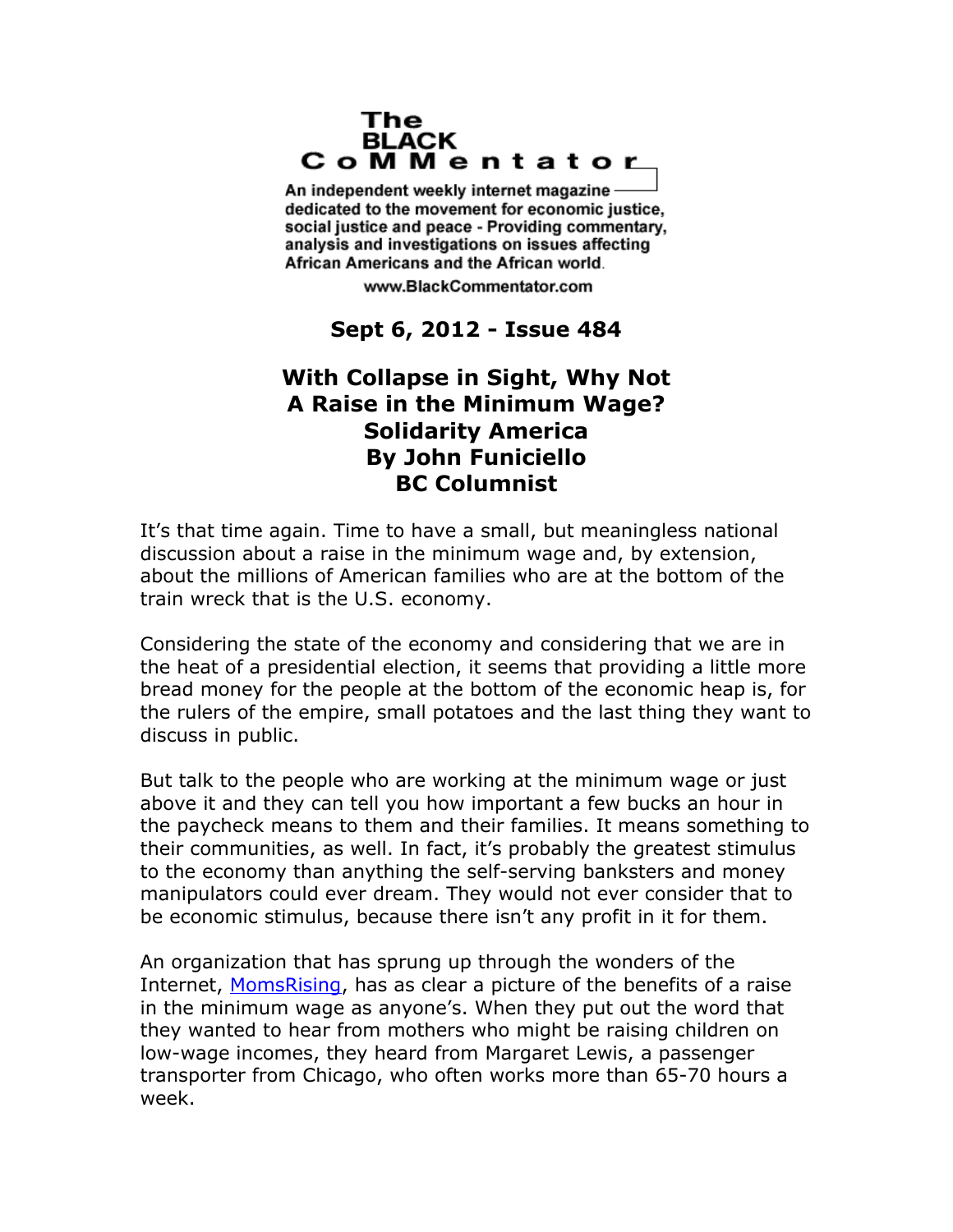Here's what Ms. Lewis said: "I have been on my job 11 years and I still make minimum wage… It's really hard to survive on Chicago's minimum wage (\$8.25 per hour). As a mom, you can't make ends meet."

The group has asked its considerable on-line constituency to urge their lawmakers to support the Fair Minimum Wage Act of 2012, which would raise the federal minimum wage from \$7.25, to \$9.80 an hour, increase the tipped minimum cash wage from \$2.13 an hour to 70 percent of the minimum wage, and index the minimum wage to keep pace with inflation. Sounds like a sound plan to both raise families' ability to pay their bills, along with providing a boost to the stores and shops in their neighborhoods.

Be certain that this simple plan will be vehemently opposed by the American right wing, including the Republican presidential ticket, Mitt Romney and Rep. Paul Ryan, who are bringing their vision of the national economy on the campaign trail and it is full of top-loaded goods for the 1 percent at the top (more particularly, the top 10 percent of that 1 percent). Romney said earlier this year that he didn't see a need to raise the minimum wage at this time. But then, it is unlikely that Romney has ever in his life seen a need to raise the minimum wage, as unconnected to the real world as he appears to be.

Romney considers the minimum wage as trivial, perhaps because he has the biggest fish to fry: the possible collapse of the too-big-to-fail banks, which received such a huge amount of money from those trivial money earners. He and his vice presidential candidate must be very concerned about this, because it has everything to do with their wealth and power and, in this case, these are one and the same.

A few weeks ago, in a *Reuters* report, it was noted that U.S. regulators have directed five of the country's biggest banks to prepare contingencies for their collapse (that is, just in case that happens… they're not saying that it will). The British-based news agency noted that this program is two years old, but has just now been revealed. It's very hard to keep that sort of thing secret indefinitely.

Not much of this prep-time-for-collapse will be discussed on the campaign trail, you can be sure. President Obama will not want to discuss it, because it may happen on his watch and he has not been in the habit of discussing such issues. Romney and Ryan certainly will not want to discuss it, because it is in all that money manipulation that the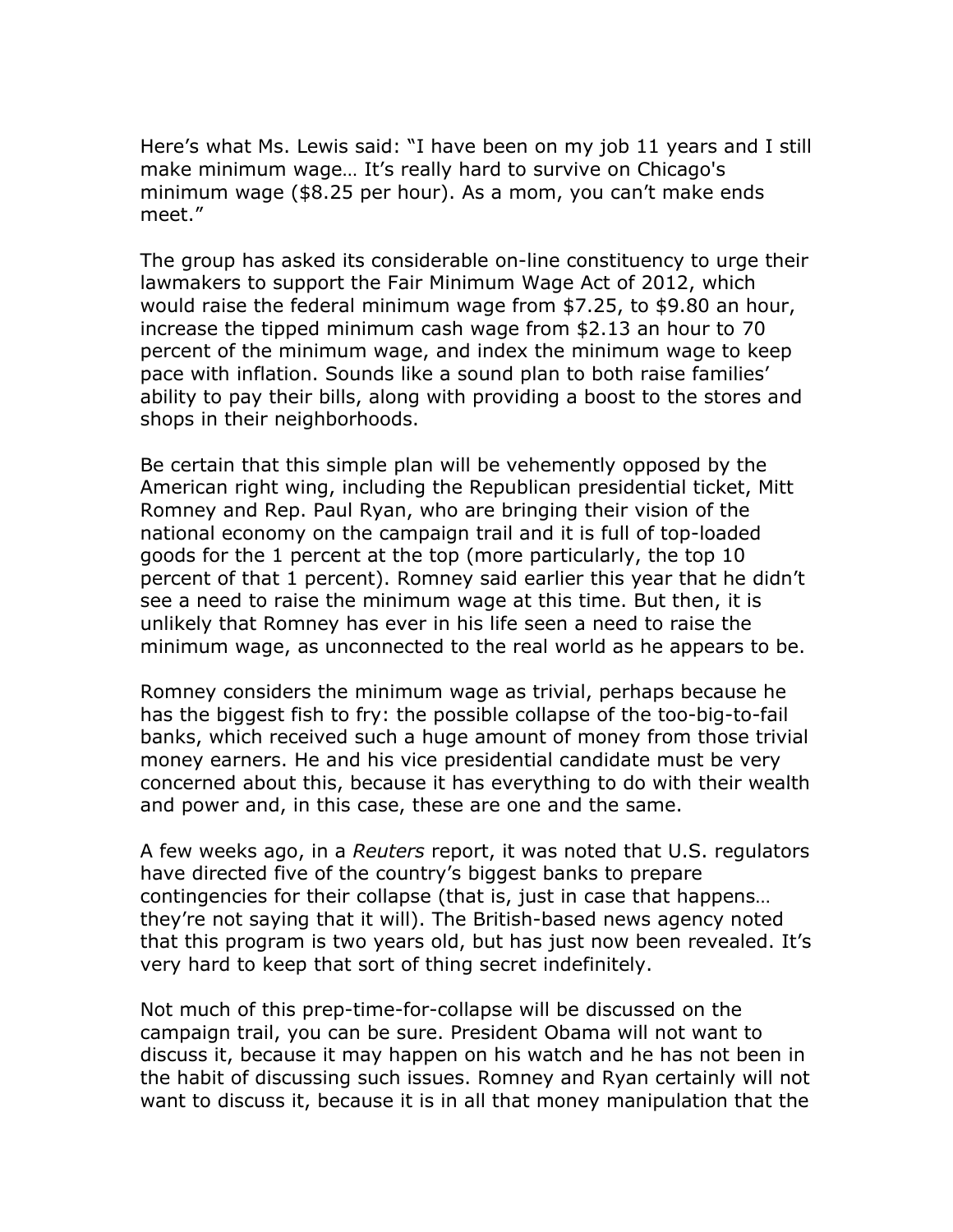GOP presidential candidate has taken his wealth and Ryan is an ideological proponent of rugged individualism for social programs (make it on your own, or not) and socializing (meaning we all pay) programs that benefit Corporate America and the rich.

The reality of our situation is not discussed, because the response of the people might not be a pretty thing and politicians of every stripe and at every level of government know it. Usually, they say that "the American people can't take it," and that's the end of any discussion. But the American people *can* take it. What they cannot take is the hypocrisy, the lies, the dissembling, and the fleecing. As the Founding Fathers said of King George, when they drafted the Declaration of Independence, "…He (the king) has erected a multitude of New Offices, and sent hither swarms of Officers to harass our people, and eat out their substance…"

Keep in mind that much of the fleecing (eating out the substance) of the people today is done by politicians at the behest of their benefactors in Corporate America, who, in fact, write most of the laws used to do the fleecing. Who needs politicians, when the people could be fleeced directly by Corporate America and cut out the middleman?

And that's the problem for the rich and powerful with such things as the minimum wage, and it's why a Mitt Romney could say that he "doesn't see a need" to raise the wage at this time. As in many other things, he just doesn't get it, nor does his running mate, both being genetically inclined to protect the rich and their political, economic, and social structures. A minimum wage should be a livable wage, and it would indeed keep a considerable amount of money out of the coffers of Wall Street and in the neighborhood stores and shops, where it belongs. Romney and his ilk are protecting their own interests.

As [MomsRising](http://www.momsrising.org/) has pointed out, the federal minimum wage has not been raised in three years and the minimum wage for "tipped" workers, such as waitresses, stands at \$2.13 an hour and has not been raised in 20 years. Women are nearly two-thirds of workers in tipped occupations, the group noted. Raising the minimum wage to \$9.80 per hour would boost earnings for more than 28 million workers, nearly 55 percent of them women, and help close the wage gap between women and men. That's a lot of workers and that's a lot of money to pour into small communities, urban or rural.

There are many CEOs who are paid many thousands of dollars an hour who will oppose an increase in the minimum wage to as soaringly high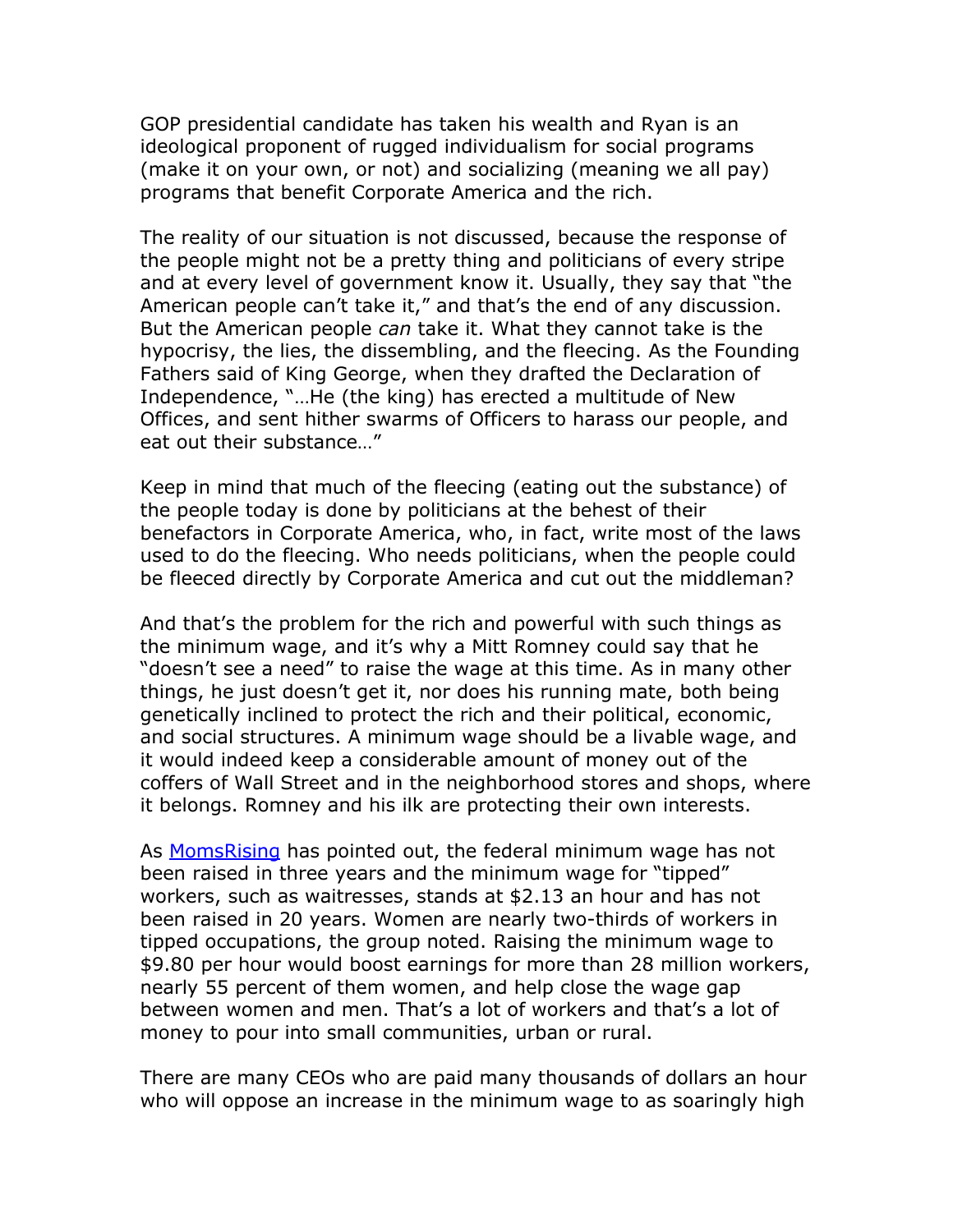a wage as \$9.80 an hour, claiming that they are the "job creators," and such a high wage will keep them from their job creation. Besides, the mantra goes, "it will just hurt the people it intends to help." Studies over the years have shown that this is not true.

But what these same CEOs want to keep from the people is the knowledge that they are not, in fact, the job creators. The people who spend the money are the real ones who create jobs. When there is money to spend and it is spent in local communities, that's the key to job creation. In other words, *we* are the job creators. The proof of that is what Corporate America says about itself: What makes the difference in a company's bottom line in this U.S. retail-and-service economy, the determining factor in its survival or failure? It's Black Friday, the day after Thanksgiving and the rest of the season, right up until Christmas.

It is consumer spending (unfortunate, it may be, but it's true) that makes the difference. Politicians and Corporate America are so ideologically driven against any programs that benefit the people, including the minimum wage, that they are willing to forgo the tremendous infusion of money (billions of dollars) into the economy every year, by opposing any increase in the minimum wage. This makes no sense to a person who looks at this rationally, but to an ideologue, it makes perfect sense.

Those who are in favor of this kind of real stimulus to the economy should urge their senators and representatives to support the Fair Minimum Wage Act of 2012 A raise in the minimum wage is, in fact, so important that working Americans should demand that their representatives vote for a raise. And that means that they don't just say we'll vote for it if it comes up for a vote, but that they will organize among other members and *fight* for a raise.

Remind them that we don't have a lot of time, regardless of the condition of the economy at large. Remind them that they should not want to be seen as the cause of the collapse and that a raise in the minimum wage is likely to be seen as a sign of good faith in support of the people. And, remind them that, should we get a raise, \$9.80 (a couple of years from now) is a drop in the bucket, compared with what is necessary for a living wage.

*BlackCommentator.com Columnist, John Funiciello, is a labor organizer and former union organizer. His union work started when he became a local president of The Newspaper Guild in the early 1970s.*